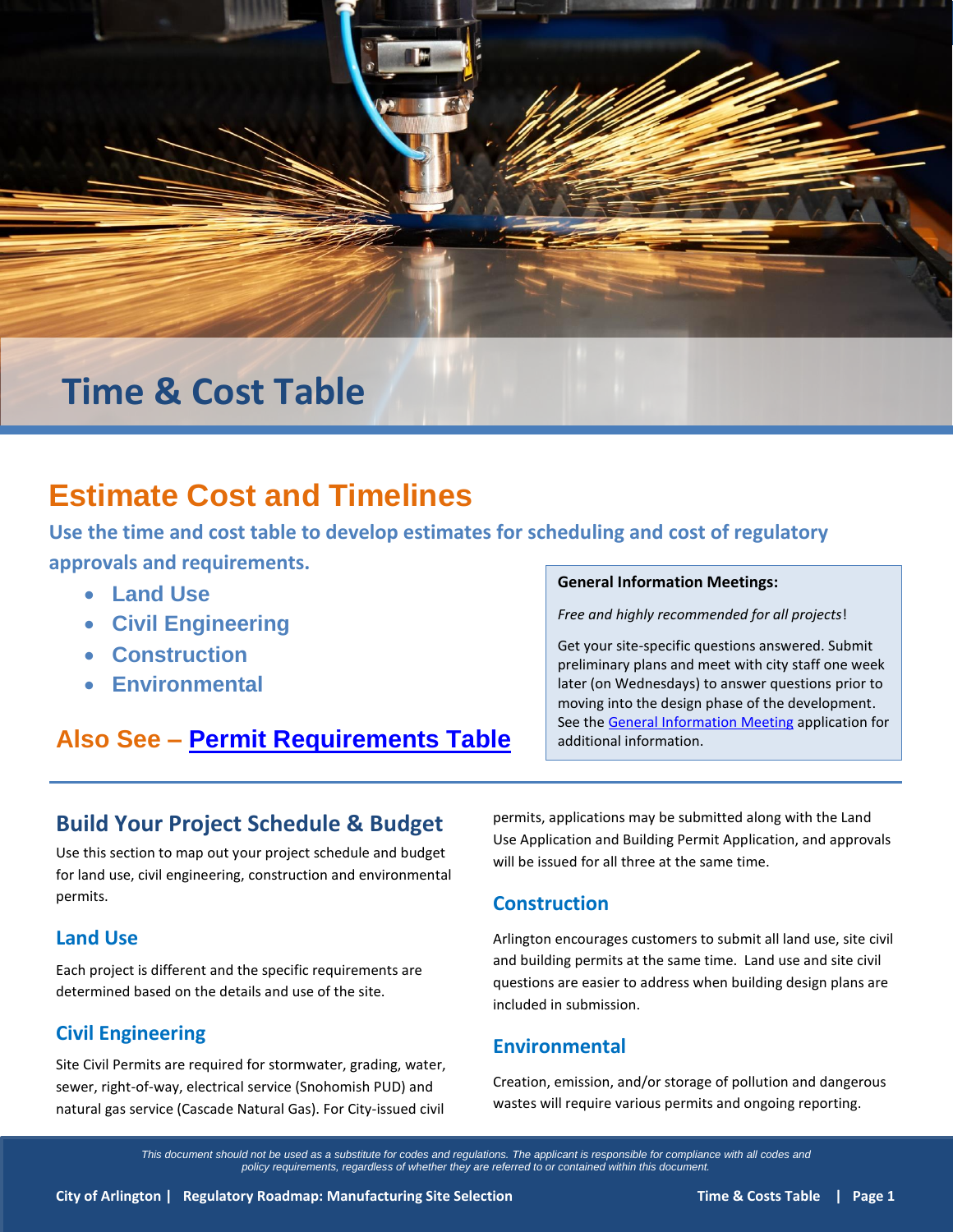

**[Property](http://www.arlingtonwa.gov/roadmap-site)  Specific Loading**



**Project** 

| <b>Land Use Approval Time and Costs</b>                    |                                                                                                                                                                                                    |                                                                                                                                                                                     |                                                                                |  |  |
|------------------------------------------------------------|----------------------------------------------------------------------------------------------------------------------------------------------------------------------------------------------------|-------------------------------------------------------------------------------------------------------------------------------------------------------------------------------------|--------------------------------------------------------------------------------|--|--|
| Permit                                                     | Time                                                                                                                                                                                               | Cost                                                                                                                                                                                | <b>More Info</b>                                                               |  |  |
| <b>Land Use Permits</b>                                    |                                                                                                                                                                                                    |                                                                                                                                                                                     |                                                                                |  |  |
| <b>Zoning Permit</b>                                       | 30-45 days                                                                                                                                                                                         | \$2,222                                                                                                                                                                             | <b>City of Arlington Land</b><br>Use webpage                                   |  |  |
| <b>Special Use Permit</b>                                  | 30-60 days                                                                                                                                                                                         | \$3,306                                                                                                                                                                             |                                                                                |  |  |
| Hearing may be requested<br>during public comment period   | (90 days if hearing requested)                                                                                                                                                                     | (plus Hearing Examiner fee, if hearing is<br>requested)                                                                                                                             |                                                                                |  |  |
| <b>Conditional Use Permit</b>                              | 60-90 days                                                                                                                                                                                         | \$3,862                                                                                                                                                                             |                                                                                |  |  |
| Requires public notice &<br><b>Hearing Examiner review</b> |                                                                                                                                                                                                    | (plus Hearing Examiner fee)                                                                                                                                                         |                                                                                |  |  |
| <b>Design Review</b>                                       | Concurrent with Site Plan<br>Review.                                                                                                                                                               | Administrative Design Review \$212<br>Design Review Board \$423 (if construction<br>value > \$100,000)                                                                              | Development<br><b>Guidelines</b><br><b>Required Approvals</b><br><b>Matrix</b> |  |  |
| <b>SEPA Checklist Review</b>                               | Checklist review and<br>determination is concurrent with<br>Site Plan Review for the land use<br>permit.                                                                                           | Cost of review included in Land Use Permit   SEPA Checklist at<br>Fees. Providing or paying for any<br>prescribed mitigations will be conditions<br>of the project permit issuance. | Ecology's website                                                              |  |  |
| <b>Environmental Impact</b><br><b>Statement (EIS)</b>      | May take 6-12 months or more<br>to complete study. The 120-day<br>clock is stopped during this time.                                                                                               | \$1,058 to review completed EIS                                                                                                                                                     | EIS Process at Ecology's<br>Website                                            |  |  |
| <b>Shoreline Substantial</b>                               |                                                                                                                                                                                                    | Note: Industrial zoned properties are not generally in classified shorelines.                                                                                                       |                                                                                |  |  |
| <b>Development Approval</b>                                | All land use permit applications for development within classified shorelines of the state must comply                                                                                             |                                                                                                                                                                                     |                                                                                |  |  |
| (Properties in classified<br>shorelines of the state)      | with the requirements of Arlington Municipal Code (AMC) 20.93 - Environmentally Critical Areas and<br>the submit additional information listed on the Shoreline Substantial Development checklist. |                                                                                                                                                                                     |                                                                                |  |  |
|                                                            |                                                                                                                                                                                                    |                                                                                                                                                                                     |                                                                                |  |  |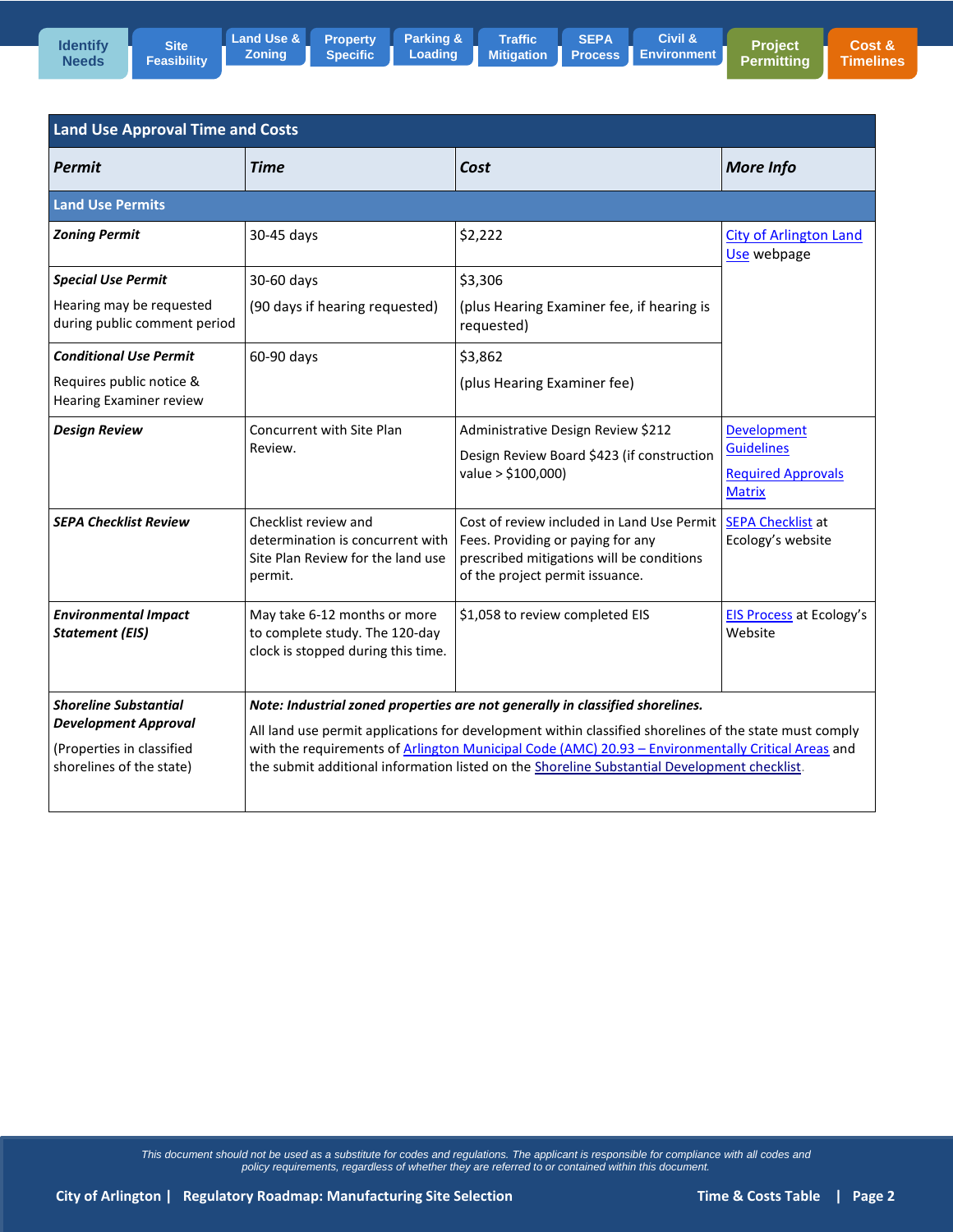**Site [Feasibility](http://www.arlingtonwa.gov/roadmap-locationsearch)** **[Property](http://www.arlingtonwa.gov/roadmap-site)  Specific [Parking &](http://www.arlingtonwa.gov/roadmap-parking)  Loading**

**SEPA Traffic [Mitigation](http://www.arlingtonwa.gov/roadmap-traffic)** Ш **[Process](http://www.arlingtonwa.gov/roadmap-sepa) [Environment](http://www.arlingtonwa.gov/roadmap-civil)**

**Project [Permitting](http://www.arlingtonwa.gov/roadmap-projectpermitting)  Civil &** 

| <b>Site Civil Engineering Approval Time and Costs</b>                                       |                                                                                                                                                                                                                   |                                                                                                                                                                                                                                                                                                                                                  |                                                                                                                                                           |  |  |
|---------------------------------------------------------------------------------------------|-------------------------------------------------------------------------------------------------------------------------------------------------------------------------------------------------------------------|--------------------------------------------------------------------------------------------------------------------------------------------------------------------------------------------------------------------------------------------------------------------------------------------------------------------------------------------------|-----------------------------------------------------------------------------------------------------------------------------------------------------------|--|--|
| <b>Permit</b>                                                                               | Time                                                                                                                                                                                                              | Cost                                                                                                                                                                                                                                                                                                                                             | <b>More Info</b>                                                                                                                                          |  |  |
| <b>Civil Permits</b>                                                                        |                                                                                                                                                                                                                   |                                                                                                                                                                                                                                                                                                                                                  |                                                                                                                                                           |  |  |
| Stormwater/Drainage<br><b>Permit</b><br>(City of Arlington)                                 | Permit issuance will coincide with<br>the site/civil permit approval date                                                                                                                                         | Civil Review Fee: 6% of EECC w/minimum<br>charge of \$1,587<br><b>Civil Construction Worksheet</b>                                                                                                                                                                                                                                               | <b>Civil Permitting webpage</b>                                                                                                                           |  |  |
| <b>Construction Stormwater</b><br><b>General Permit</b><br>(State Dept. of Ecology)         | Submit Notice of Intent (NOI) 60<br>days prior to construction                                                                                                                                                    | <b>Construction Stormwater General Permit</b>                                                                                                                                                                                                                                                                                                    | <b>Ecology Stormwater</b><br><b>Permits</b>                                                                                                               |  |  |
| <b>NPDES General Permit for</b><br><b>Industrial Stormwater</b><br>(State Dept. of Ecology) | Submit application (NOI) at least 60<br>days before discharge stormwater<br>from the facility.                                                                                                                    |                                                                                                                                                                                                                                                                                                                                                  | <b>Industrial Stormwater</b><br><b>General Permit</b>                                                                                                     |  |  |
| <b>Civil Grading Permit</b><br>(City of Arlington)                                          | May submit civil application with<br>site plan and Land Use Application                                                                                                                                           | Plan review and permit fees based on number<br>of cubic yards                                                                                                                                                                                                                                                                                    | <b>Civil Permitting webpage</b>                                                                                                                           |  |  |
| <b>Civil Water/Sewer Permit</b><br>(City of Arlington)                                      | May submit civil application with<br>site plan and Land Use Application                                                                                                                                           | Civil Review Fee: 6% of EECC w/minimum<br>charge of \$1,587<br>Fees determined at General Information<br>Meeting                                                                                                                                                                                                                                 | <b>Civil Permitting webpage</b><br><b>Civil Construction Worksheet</b>                                                                                    |  |  |
| <b>Water/Sewer Installation</b><br>and/or Connection Fees<br>(City of Arlington)            | <b>Fees determined at General</b><br>Information Meeting; due prior to<br>issuance of building permits.                                                                                                           | Fees based on meter size, use and Equivalent<br>Residential Units (ERU); may also pay for<br>proportionate share of system improvements.<br>Process or wastewater requires additional<br>calculation to determine.                                                                                                                               | <b>Civil Permitting webpage</b><br><b>Water/Sewer Connection</b><br><b>Fee Schedule</b>                                                                   |  |  |
| Civil Right-of-Way Permit<br>(City of Arlington)                                            | Submit Right-of-Way Permit<br>application with site plan, other Civil<br>Permit and Land Use applications                                                                                                         | Right-of-Way Review Fee: 6% of EECC w/\$106<br>minimum and max \$1,058; other fees may<br>apply.                                                                                                                                                                                                                                                 | See the city's Civil Permitting<br>webpage<br>Roadway & Related<br><b>Standards</b>                                                                       |  |  |
| <b>Performance, Completion</b><br>and Maintenance Bonds<br>(City of Arlington)              | May be submitted after preliminary<br>approval of project, but prior to any<br>site work                                                                                                                          | 150% of the estimated cost of covered<br>improvements. Security released after one year<br>or after required improvements are installed<br>and accepted by the city, whichever is greater                                                                                                                                                        | <b>City's Transportation Plan</b><br><b>Security Mechanisms</b>                                                                                           |  |  |
| <b>Electrical Service</b><br><b>Engineering Review</b><br>(SnoPUD)                          | Application review<br>6-8 weeks for simple projects;<br>6 months to 1 year for more<br>complex projects.<br>Submit online application process<br>(likely need an electrical engineer to<br>complete application). | Minimum \$2,000 to review application and<br>determine what is needed to service the<br>project. Large projects require \$10,000 down<br>payment.<br>One-time per-amp charge \$6.89 per amp under<br>1,000 amps and \$13.78 per amp over 1,000<br>amps applies to new and existing customers for<br>any increase in service                      | <b>Electrical Service</b><br><b>Requirements Manual</b><br>SnoPUD offers various<br>incentive programs for new<br>construction and existing<br>buildings. |  |  |
| <b>Engineering and Financial</b><br><b>Analysis</b><br>(Cascade Natural Gas)                | Application review 2 months<br>(online application)<br>Expect 2-3 months for construction<br>(or more for large projects)                                                                                         | Engineering and Financial Analysis is free.<br>If estimated gas usage over first 5 years equals<br>cost of new gas facilities, then there is no<br>charge to customer.<br>If cost >5-year estimate, customer required to<br>pay the cost up front but may prepare a<br>"latecomers agreement" for future users<br>tapping into the improvements. | <b>Obtaining Natural Gas Form</b>                                                                                                                         |  |  |